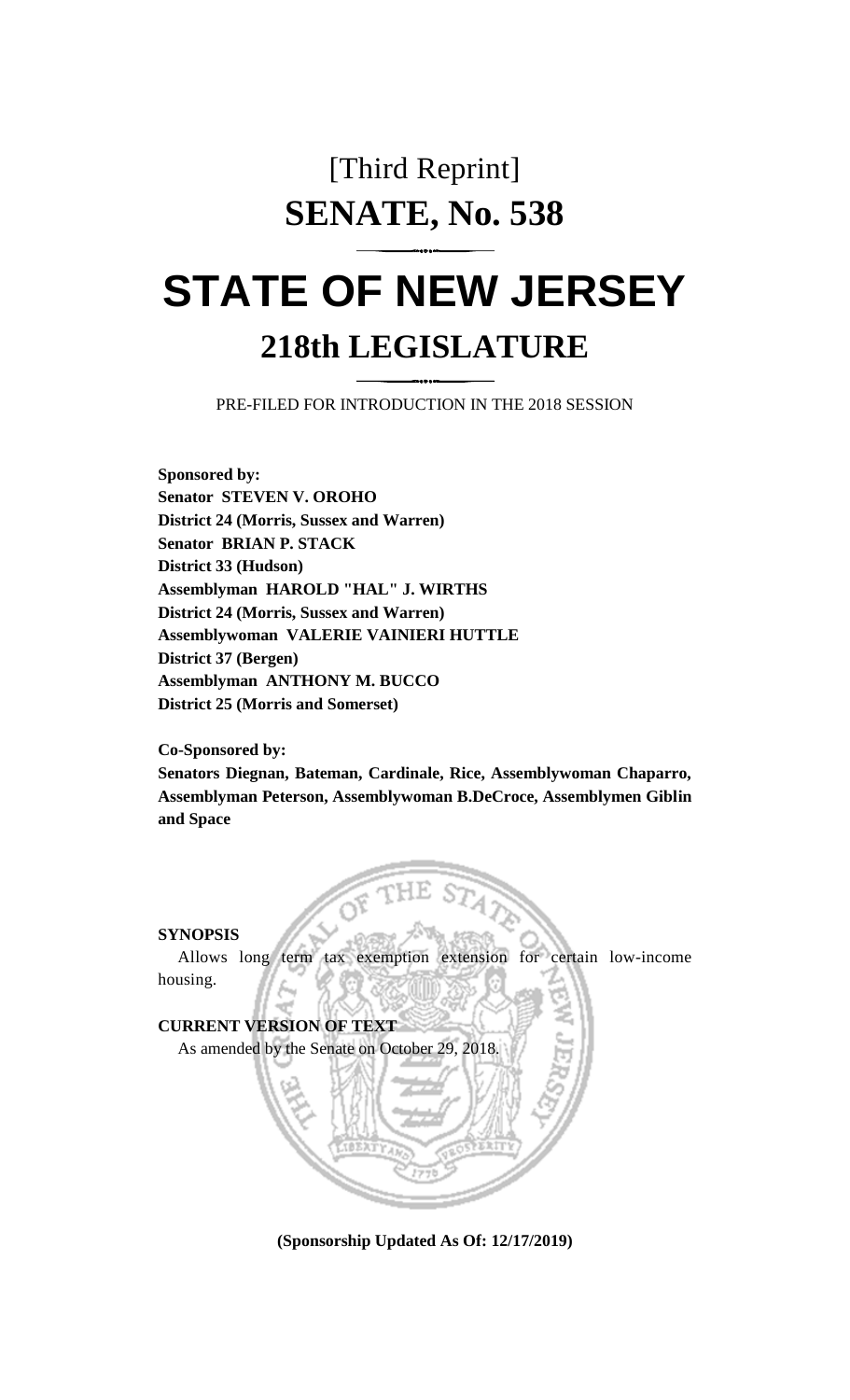## **S538** [3R] OROHO, STACK

 $\mathcal{D}_{\mathcal{L}}$ 

**AN ACT** concerning long term tax exemptions on **<sup>1</sup> [**age-restricted**]** 2 certain low-income<sup>1</sup> housing, amending P.L.1983, c.530, and supplementing P.L.1991, c.431 (C.40A:20-1 et seq.).

 **BE IT ENACTED** *by the Senate and General Assembly of the State of New Jersey:*

8 1. (New section) Notwithstanding the provisions of sections 12 and 13 of P.L.1991, c.431 (C.40A:20-12 and C.40A:20-13) to the contrary, the governing body of a municipality may agree to continue a tax exemption for a **<sup>1</sup> [**qualified**] 3** State or**<sup>3</sup>** federally**<sup>1</sup>** subsidized housing project beyond the date on which existing first mortgage financing is fully paid so long as the project **<sup>2</sup> [**continues 14 to receive] remains subject to affordability controls pursuant to<sup>2</sup><sup>3</sup>: 15  $\underline{a}^3$  project-based federal **1** section 8<sup>1</sup> rental assistance,

16 <sup>1</sup> authorized pursuant to section 8 of the United States Housing Act 17 of 1937 (42 U.S.C. s.1437f),<sup>1</sup> or other federal <sup>3</sup><sub>or State</sub><sup>3</sup> project-18 based **1** [vouchers ] assistance<sup>1</sup> <sup>3</sup>:

19 b. the Uniform Housing Affordability Controls promulgated by 20 the New Jersey Housing and Mortgage Finance Agency; or

21 c. the rent and income limits established by the federal Low Income Housing Tax Credit program pursuant to section 42 of the 23 Internal Revenue Code (26 U.S.C. s.42)<sup>3</sup>.

 2. Section 37 of P.L.1983, c.530, (C.55:14K-37) is amended to read as follows:

 37. a. It is the intent of the Legislature that in the event of any conflict or inconsistency in the provisions of this act and any other acts concerning housing sponsors or any rules and regulations adopted thereunder, to the extent of such conflict or inconsistency, the provisions of this act shall be enforced and the provisions of such other acts and rules and regulations adopted thereunder shall be of no effect.

 b. The governing body of any municipality in which a housing project financed or to be financed by the agency is or is to be located may by ordinance or resolution, as appropriate, provide that such project shall be exempt from real property taxation, if the housing sponsor enters into an agreement with the municipality for payments to the municipality in lieu of taxes for municipal services. Any such agreement may require the housing sponsor to pay to the 41 municipality an amount up to  $\binom{1}{20\%}$  20 percent<sup>1</sup> of the annual gross revenue from each housing project situated on such real

**EXPLANATION – Matter enclosed in bold-faced brackets [thus] in the above bill is not enacted and is intended to be omitted in the law.**

**Matter underlined thus is new matter.**

**Matter enclosed in superscript numerals has been adopted as follows: Senate SCU committee amendments adopted June 25, 2018. Senate SBA committee amendments adopted September 24, 2018. Senate floor amendments adopted October 29, 2018.**